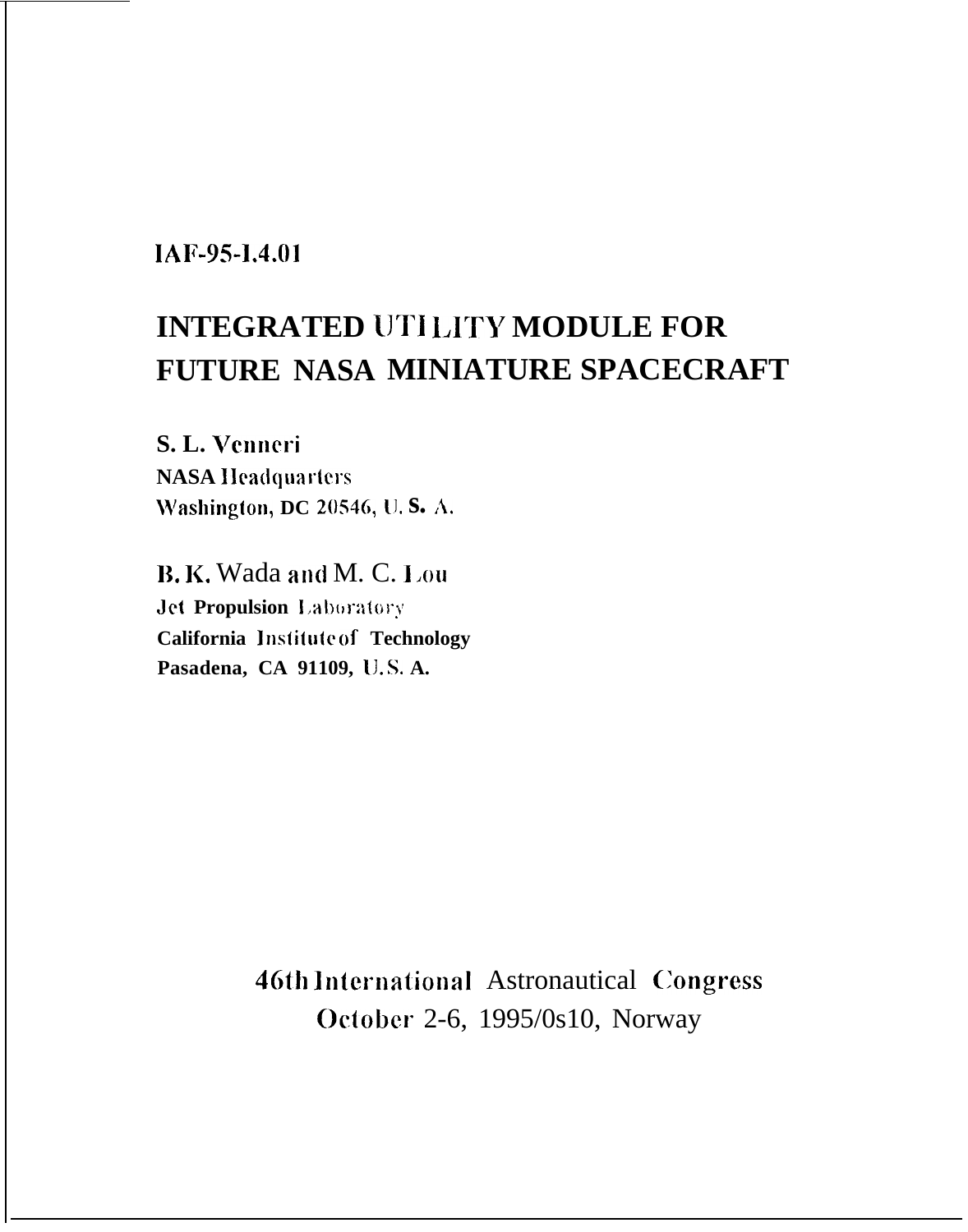### IFA-95-1.4.01

## INTEGRATED UTILITY MODULE FOR FUTURE NASA MINIATURE SPACECRAFT

S. L. Venneri NASA Headquarters Washington, DC 20546, U.S.A.

B.K. Wada and M. ('Lou Jet Propulsion Laboratory California Institute of Technology Pasadena, California, U. S.A.

#### **Abstract**

 $\mathbf{A}$ 

To prepare for more affordable missions in the 2 1st century, the National Aeronautical and Space Administration (NASA) has recently initiated the Nc\v Millennium Program for space-validation of selected technologies that will enable miniature spacecraft and microinstruments. One of the candidate Ncw Millennium technologies is related to the development of the 1 megrated Utility Module (IUM) that integrate structural integrity, thermal management, power distribution data and signal transmission, radiation and meteoroid protection. and other electromechanical functions into a lightweight, compact, and cablelesspackage.

This paper addresses the proposed development of IUM technology. A fundamental understanding of the role to be played by the IUMs in the development of future NASA miniature spacecraft will be presented. The cut lent state of the supporting technologies will be assessed. Major technology challenges will be identified and  $\mathbf{A}$ preliminary set of design discussed. requirements, together with an example design concept, will be described and examined.

#### Introduction

Future NASA space programs will consist of small spacecraft, To align with the increasingly

Copyright©1995 by the International Astronautical Federation. All Rights reserved.

more stringent space budget environment, these 21s! century miniature spacecraft must have increased capabilities, higher launch rate, and order of magnitude reduction of mission life-cycle cost. This can only be achieved by revolutionary changes to current spacecraft architecture design and mission development approach which, in turn, arc enabled by intensive infusion of breakthrough, high pay-off technologies.

The process of identifying and assessing the enabling technologies for future NASA missions *envisions* a versatile and cost-efficient microspacecraft of a modular architecture. i.e., consisting of a number of functional building blocks. The functionality of a building block may be on-board computation, data handling and storage, power switching and distribution, avionics, telecommunication, or any combination of these functions. Such a building block can also be an antenna, solar array, or microinstrument. Some of the functional building, blocks may be missionspecific and developed to mcc(unique objectives, but others may also be common to many missions for handling similar spacecraft house-keeping functions. The multi-mission building blocks can be designed and fabricated in quantity to achieve significant reductions in recurring costs for the missions. With wry few exceptions, such as the antenna reflectors, propulsion tanks, and solar arrays, almost every functional building block is basically a hardware assembly that comprises a finite number of mechanical, electrical, and Typical mechanical electronic components. hardware includes support, containment, and protection structures, thermal control components,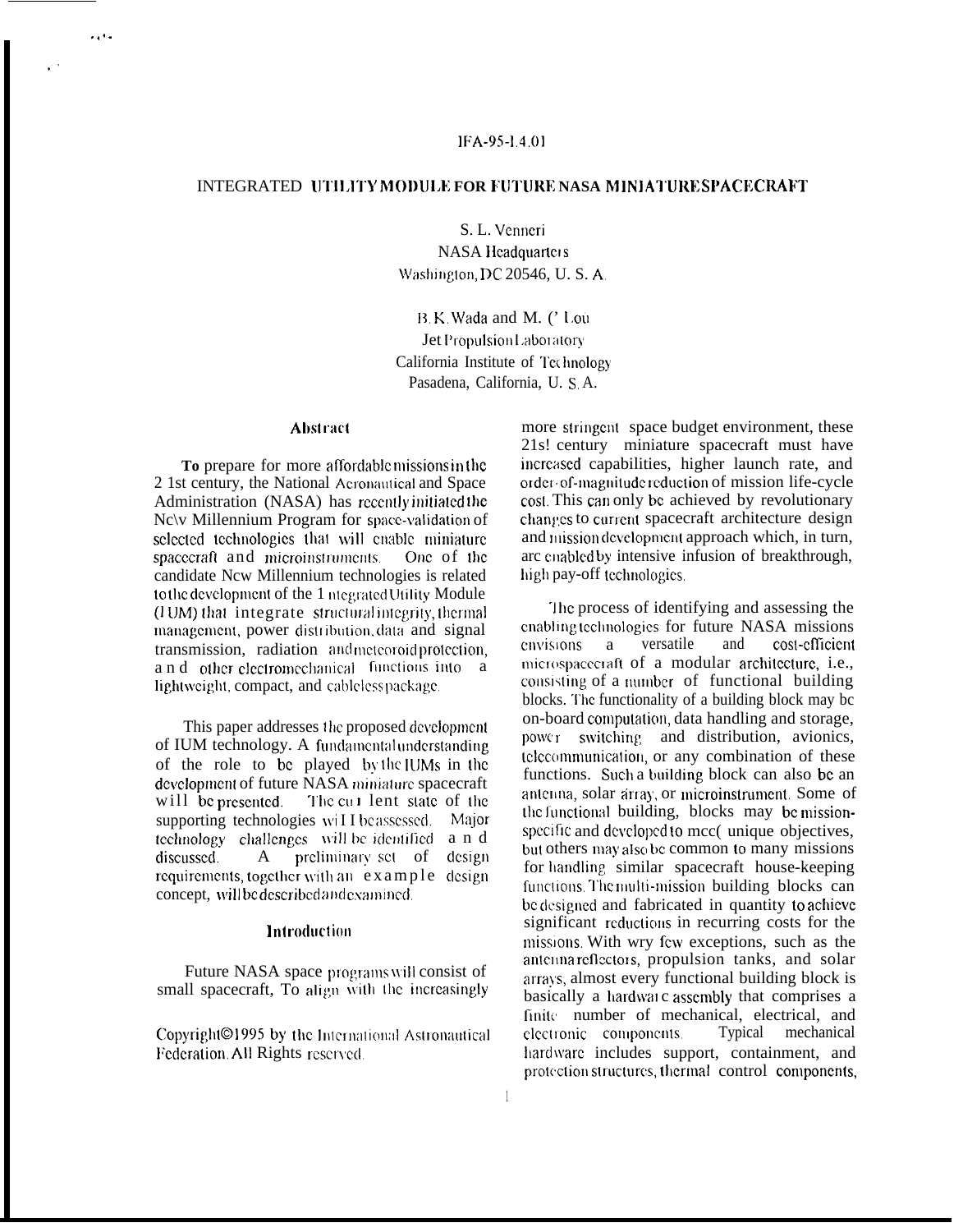The cables. harnesses. and connectors. clccwical/elect ronic components to be used in the 21s(-century microspacecraft and microinstruments will most likely be discrete high-density electronics. These high-density electronics are generally in the forms of two-dimensional multichip modules (MCMs) a n d three-dimensional, stacked MCM packages (i.e., MCM stacks).

There are significant parallels in the technology development for future microspacecraft and that for electronics packaging and interconnection, both are striving to put more functionality into smaller and less expensive modules. Designers, using MCMs module, called the Integrated Utility Module (IUM).

Utility is redefined to include structural support and containment. load carrying capability, geometry control, thermal management, power distribution, data and signal transmission, radiation and meteor oid protection, and other electromechanical functions that arc essential to the proper functioning of any spacecraft subsystem. An IUM may carry a single functional MCM stack or several MCM stacks as illustrated in Figure 1. The development of IUMs will take full advantage of recent advances in many technologies, including lightweight advanced materials, multi-functional structures, autonomous and miniature thermal management, cableless



Figure 1. An Example Integrated Utility Module

and MCM stacks, can now shrink whole electronics boards down to the size of individual parts. To achievefulladvantage 01 MCM-based electronics in meeting the goals of future NASA missions, mechanical packaging of spacecraft and instruments must be revolutionized. The clec[rical/electronics and mechanical systems, which arc traditionally developed separately prior to system-level integration, must now bc designed, analyzed, and developed in an completely integrated manner. This need has led to the vision that all electromechanical utility functions for the MCM-based electronics are packaged in a lightweight, compact, and cableless

Iligil-density interconnects. multi-chip-module electronics, and integrated design analysis a n d simulation. It is believed that the iUMs will enable innovative spacecraft and instrument systems architecture and help achieve order-of-magnitude reductions of spacecraft mass, size, workmanship anomalies, and mission iifc-cycle cost for future NASA science missions. It is also believed that the IUM development should be coupled with the development of a design environment, in which the three major tools of computational intelligence; fuzzylogic, neural network, and genetic algorithm, arc implemented.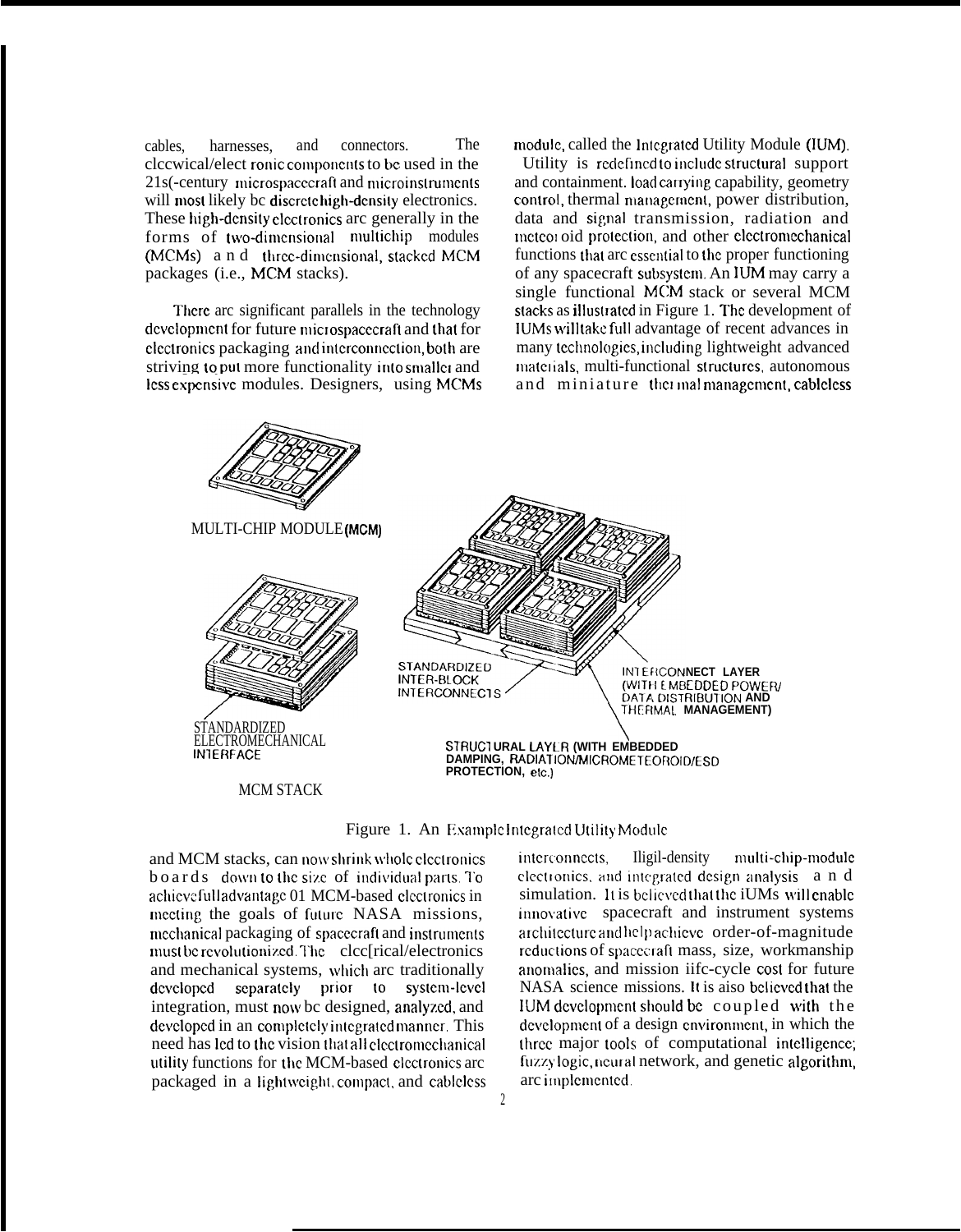Onc of the major challenges in developing the IUM technology relates to the electrical<br>interconnectivity. There are two levels of interconnectivity. I'here arc interconnects for the lUM building blocks. The first  $level\text{ concerns }t\text{ }h\text{ }e\text{ }interconnects\text{ for power}$ distribution and data Transmission between the MCM stacks on the same IUM building block, as well as between the MCM stack and mechanical hardware. The second level is the electrical interconnect bctwccn different IIJM building blocks. Today, wires, harnesses, and connectors provide the interconnectivity between electronic parts, printed wiring assemblies (PWAs), and electrical/electronic subsystems. This interconnectivity is accomplished through discrect wires bundled together to form harnesses. These harnesses arc strewn throughout the spacecraft or instrument and attached to the host

.,'.

. . ,.

> mounted on the top and sometimes, bottom plane of the PWA. Interconnection between the parts and the PWA is generally accomplished lhrough solder attachment of the electronic part's peripheral leads to the I'WA land patterns (solder pads). While this fashion of interconnection is fairly robust and reliable for past and current mission applications, its application to future microspacecraft and microinstruments is not feasible due to: (1) limitations on wiring density;  $(2)$  large mass, power and volume requirements,  $(3)$  electromagnetic interference  $(HM)$ ; and  $(4)$  high touch labor requirements

> Data from past NASA missions has shown that the cabling mass (i.e., the total mass of cables, harnesses, and connectors) for a typical spacecraft



Figure 2 A Benefit Chart for Cableless Microspacecraft

and server systems via bulky NASA flight approved connectors. These connectors provide the interface bctwccn electrical/electronics subsystems and the harnessing. Once inside (IIC subsystem, harnessing. Once inside (IIC subsystem, interconnection is accomplished by several means, including PWAs, solder joints, wire bonding and more discreet wiring. Traditional PWA technology is almost exclusively used. PWAs usc a rigid dielectric with copper foil traces to provide the signal and power interconnect to electronic parts represents 6-10% of the total spacecraft dry mass, scc Figure 2. Of this mass, 30% is for interconnects (e.g., solder joints and connectors). lt should bc pointed out that the electronics and other systems aboard a microspacccrafl arc rcduccd in size, the ratio of spacecraft mass lakcn up by cabling of the traditional designs \vould bc significantly higher. I'his is clearly unacceptable. As to touch labor requirements, although exact data related to cabling Fabrication and assembly is not available; it is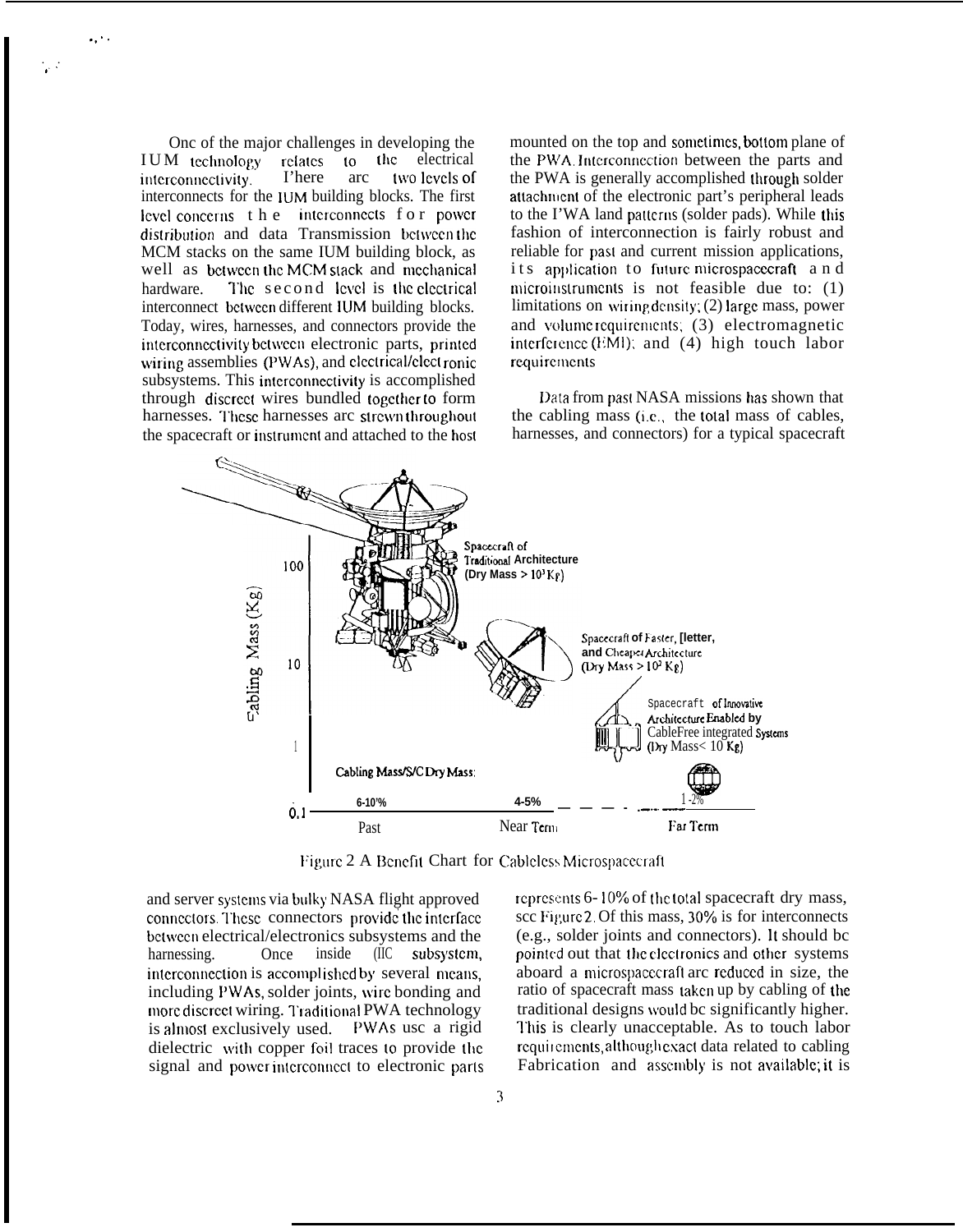known to be a substantial portion of the touch labor required for spacecraft and instrument production and assembly, Hightouch labor also adversely impacts the development schedule and will not be acceptable to future NASA missions that demand rapid build and aggressive launch frequency. Reducing touch labor lowers the potential for workmanship anomalies and further reduces the development cost and shortens the development schedule by avoiding rework and repair.

The electrical, as well as the mechanical, interfaces for the MCM stacks will be standardized such that a spacecraft functional IUM building block can easily be reconfigured and reworked without incurring significant cost and time. However, to account for the potential need of M('M stacks that have unique structural. thermal, or electrical requirements, flexibility for ready tailoring and modifications will be considered in designing the standardized MCM stack inlet-faces. This consideration will also be extended to the design of the inter-IUM interfaces.

Future microspacecraft and n ucromstruments require cableless interconnects technology that is both innovative and cost-efficient to replace the Without leap-frog traditional cabling design. advancements in this area. it will be impossible [o meet the mass, size, power, cost, and capability requirements of New Millennium spacecraft and future microspacecraft and microinstruments. Integration of electrical interconnects with thermal management, into the support/protection structures is being addressed at the MCM and the MCM stack levels. Such an integration must be extended to the interfaces between the MCM stacks and the IUM building blocks, as well as the inter-HJM building block interfaces, to reach the goal Or building cableless flight systems.

#### **State of The Technology**

#### Multi-functional (Integrated) Structures

The function of spacecraft structures has traditionally been to provide support and protection for other components and subsystems and to keep the spacecraft as a coherent, functional system under external loads and pressure Structural mass can be Up to 25% or the dry mass of a spacecraft

depending upon its design and other factors, including how the term "structures" is defined. In addition to making rigorous efforts to reduce the mass of structures, spacecraft dc\'elopers have also been interested in using the structures to do more than only the traditional function. Spacecraft designs that use the outerbus walls as substrates for arrays or as radiators for thermal solar management, and that use propellant tanks as part of the core structures (this can be thought of using, part of the core structures to contain fuel) are some examples Or the primitive "multi-functional" structures.

As the application of graphitc/epoxy composite to spacecraft structures has reached its maturity, more sophisticated and innovative design concepts of multi-functional structures have started to emerge. Many forms of smart (or adaptive) structures in which sensors and actuators are embedded in the graphi(c/epoxy composite layers for enhanced responses to external loads, have been developed and their effectiveness proven. Recently, significant development efforts have also been initiated to integrated electronics in layered structures

#### **Lightweight Advanced Materials**

Ductolauncl I mass limitations, the search for lighter and better space structural materials has been a continual effort of the aerospace community. Currently several structural materials with ultra low density and enhanced electrical and thermal properties are being developed and evaluated. Silica acrogel composites, silicon carbide, and thin film materials for balloon and inflatable structures are some or the examples.

Silicon carbide technology has been developed to the stage that actual applications in spacecraft and instrument are feasible. Specifically, hol-press silicon carbide was selected for the Pluto Integrated Camera Spectrometer (PICS) optical elements and structural components because of its good thermal high specific modules conductivity, and dimensional stability. A materials characterization effortaimed at establishing mechanical property databases for silicon carbide and the structural joints and attachmer Its used in silicon carbide parts has recently been completed Processing methods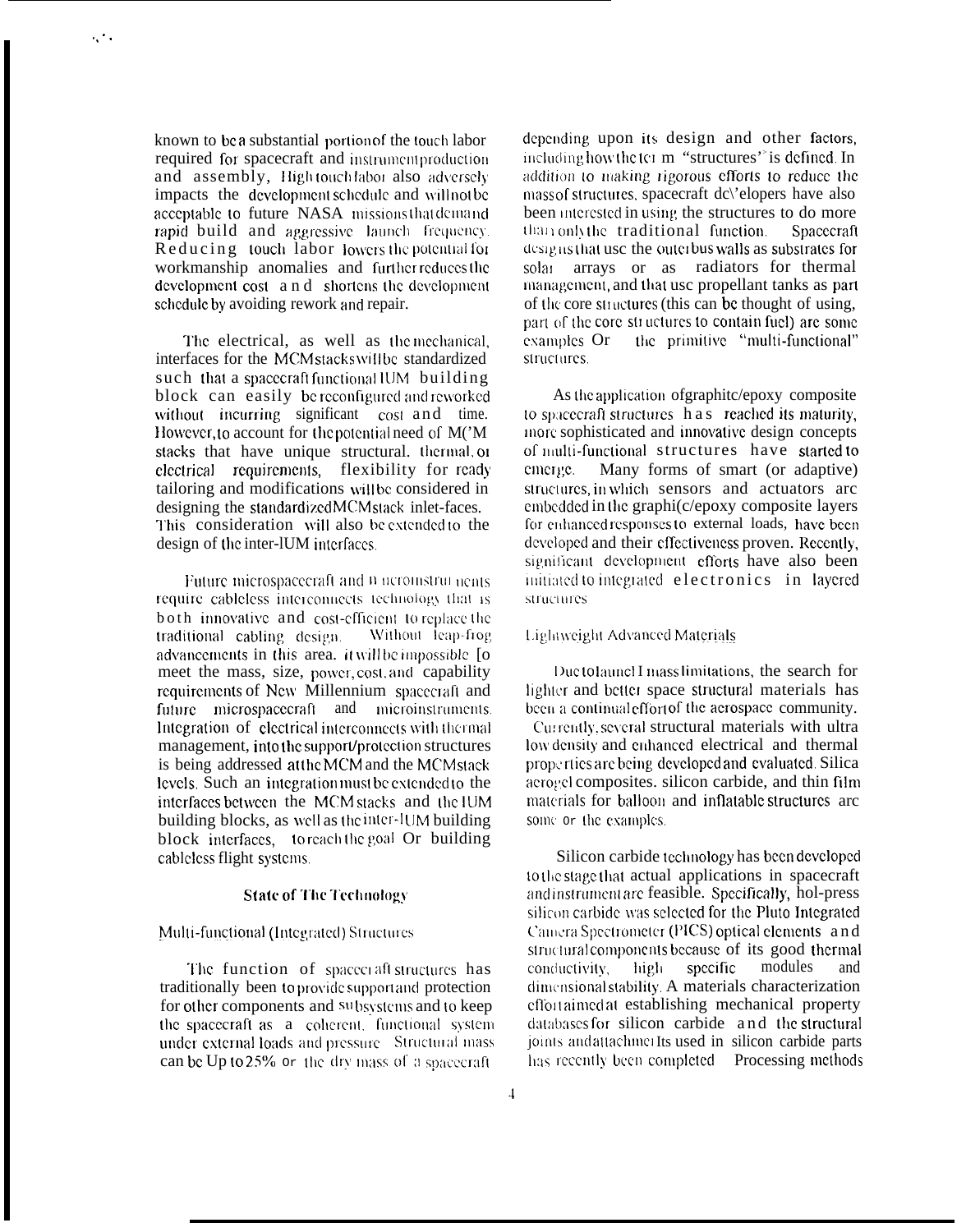arc also being dcvclopcd to make Iaycrcd silicon carbide structures.

Silica acrogcl/epoxy composite is another exciting lightweight advanced structural material worthy of further investigation. This material has recently found its application for the Warm Electronics Box (WEB) for Mars Row. Silica acrogcl/epoxy has extremely low density and low thermal conductivity allowing Mars Rover to achieve its thermal, structure and mass objectives

Autonomous Thermal Management and Miniature Thermal Control

To reduce flight operations cost, highly autonomous, or "thinking". spacecraft arc bci ng planned for future NASA spacecraft. An important clcmcn( of spacecraft aulonomy is autonomous thermal management  $(ATC)$ , which enables thermal control devices to react, real-time and without being ordered by up-link commands, to the actual flight environments to maintain optimum temperature levels for various operational modes. The main bcnctit of ATC is to minimize the power required f o r thermal control, which is traditionally the biggest power  $u \leq r \leq a$  among all spacecraft subsystems. Currently, spacecraft thermal management is set on the ground by design and test. I'here is very little existing capability to make inorbit adjustments to temperature levels, healer duty Cycle, etc.

The miniaturization of thermal control  $clc\$ <sup>'ices</sup> and components is essential for microspacecraft and microinstruments, which allow for much smaller mass and space for all subsystems, including thermal control, Additionally. miniature thermal control devices, such as miniature heat pipes and  $thermal$  switches, are needed to efficiently remove heat generated by densely packed chips from MCMs and MCM slacks. Duc 10 the strong demand for consumer electronic products such as note-book computers, significant research and development efforts continuously being undertaken by the universities and industry companies in various thermal control technology areas, including advanced thermal management research for commercial high-density electronics; smart thermal coatings; micro phase change materials; miniature heat pipes; and ultra high thermal conductivity substrates. The proposed IUM effort will take full advantage of these and other on-going research work, but will focus more on the hardware and<br>software development of compact, efficient software development of autonomous thermal management that employs lhcrmal control dcviccs and components embedded in the multi-functional structures.

High-Density Electronics Packaging and Interconnection

Traditional space electronics usc nonstandard form factors designed  $10$  meet the unique requirements of individual spacecraft. Size and weight requirements for the New Millennium electronics will further restrict usc of current standard form factors for electronic packaging and interconnection (e.g., surface-mounted parts on a printed wiring board with traditional back plane). However, the aggressive schedule and cost profile for the New Millennium Project support the usc of stand: irdized form factors and interfaces for the clectronic packaging and interconnection. This dichotomy between the usc of nonstandard electronics arid standardized electronic packaging and interconnection will be addressed by the IUM development team. industrially developed highdensity interconnects and packaging techniques must be leveraged to the fullest extent possible. Technologies such as the chip's first approach, fusible substrates, low-temperature cofired ceramic, chemical-vapor-deposited diamond films, flexible interconnects, and photonics should be assessed for<br>incorporation into standard architecture for standard architecture for clectronics. Furthermore, the high-volume applications and existing infrastructure of these technologies will help narrow the dichotomy between customized electronics anti-the industry established standards.

Micro-intercornection technologies will be the primary thrust of this development activity. With the high-performance MCMS on board NASA microspacecraft, propagation delays due to large geometry interconnects will provide a performance barrier. In addition, techniques must be developed which will allow an array Of interconnect.s 10 bc used on a single substrate. Material properties and manufacturing proccsscs will need to support solder attach. adhesiye attachment (including elastomeric),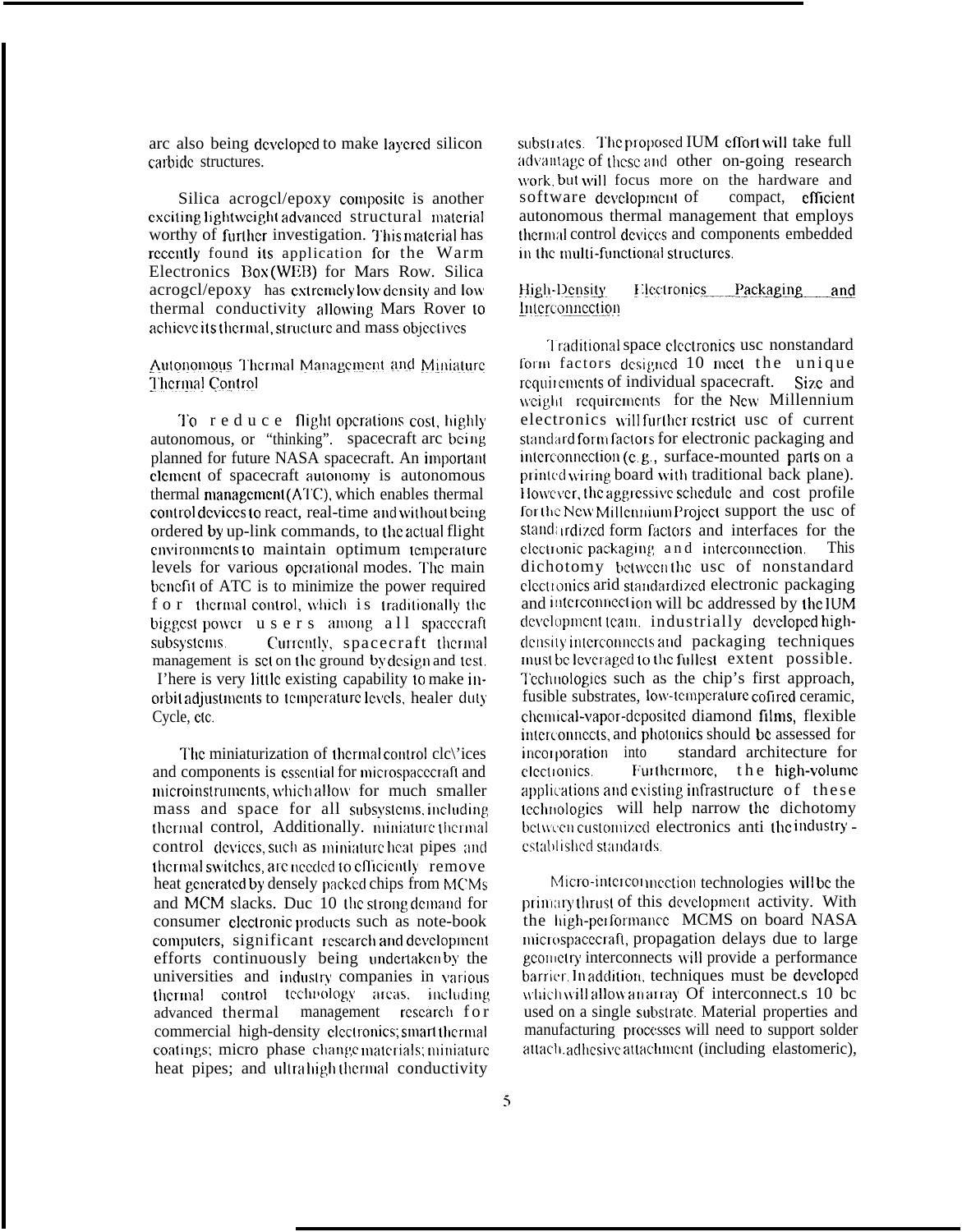tape automated bonding, "zero" insertion force type connections and fine-pitch wire bonding.

 $\mathcal{L}^{\mathcal{L}}$  :

Flexibility of the interconnection selection will be a key factor in creating a standardized electronic packaging and interconnection architecture for the IUM building blocks. The basic technology for high density packaging based upon the MCMS is sufficiently mature and it is the right time to start considering standardization of power and data interconnects for future microspacecraft and microinstruments. The general approach would be to utilize aluminum or copper metallization for power distribution and polymer diclectric for data transmission. The polymer would be selected to optimize operating speed. Stacked MCM modules would employ silicon as the substrate material and direct dic attachmethods be used - such as bumping directly on the bonding pads in addition micromachining techniques would be applied 10 incorporate optical waveguides for opto-coupling to enhance speed and lessen susceptibility to EMI. However, state of the art for power and data interconnects will be used to its limits and these limits will need to be advanced. For example. copper metallization has been used in some MCMs for its higher current carrying capacity but higher vield and more reliable processes will be needed. The advantages of thin diamond film will be further developed and its thermal proper-(ic,s more accurately characterized Designs incorporating direct active cooling of chips either through [heir immersion in a heat transfer fluid or the flow of such a fluid through passages in the supporting substrate will be considered in cases involving relatively high power dissipation. Fusible substrates afford extensive flexibility in the substrate design. but their effects on many issues, including failure modes, upsets and manufacturability require assessment in addition, the frnc-line, thin-film laminate, and thin-film-deposited substrates need to be studied in achieving the interconnection density required for the interconnection layers of the IUM building blocks,

#### Integrated Design Environment

The state of design technology today is an aggregate of design tools that generate a wealth of disparate data sets that do not fit well into consistent integrated analysis structures. Current

technology dots not address the complex questions of capturing design intent and the decisions that lead to a design. An intensive effort is needed to develop the technologies that allow us to capture designinient, provide for easy generation of design alternatives, facilitate systematic search of the design space and virtual design environment tools for IUM building blocks.

Over the past two decades, computer Aided  $Design (CAD)$  has matured as a major force in the design of hardware and software. However, much of the cost of the design effort for a large DoD or acrospace project is involved with requirements generation and analysis of design alternatives, manufacturability, documentation etc. Little has been done to make these other tasks less expensive through the use of modern computers.

A single database can be controlled and removes the ambiguity of multiple designs going on The challenge is to maintain and at once. manipulate this database as it evolves over time fromprojectstantoproject end. Many commercial tools are available to manage specific program database parts, but (here is no available system which integrates them into a seamless environment, and facilitates the analysis within this integrated environment, At the Jet propulsion Laboratory (JPL), the users of the Project Design Center (PDC) and the Multidisciplinary Integrated  $D e s i g n$ Assistant for Spacecraft (MIDAS) arc proposing a collaborative effort that addresses these needs for the IUM designers

The major feature of the PDC at JPL is the information system concept. The system (hardware, software, network, etc.) is used to manage the processes and data involved in the overall project development and industrial manufacturing process. Integration of proven off-the-shelf commercial software tools and modern workstations enables sharing of project data and enhances concurrent engineering capabilities during all phases of a project's development and operation. MIDAS tool \vas one of the first attempts at JPL to create an integrated design environment. MIDAS allows the construction of a relational database of previous specifications. designs. purchased hardware, and analysis tools to enable development of a new project design based on a set of input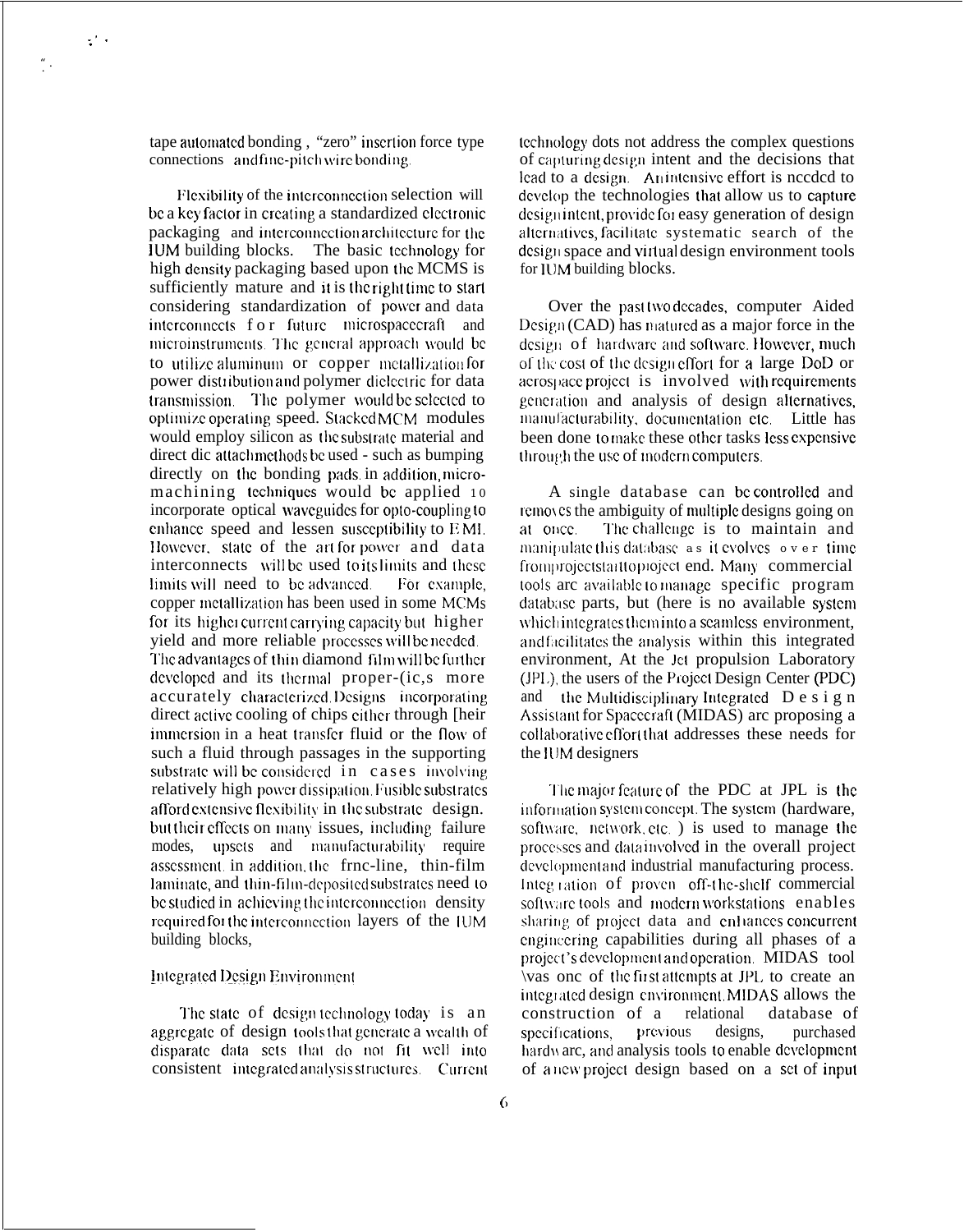requirements. The proposed PDC/MIDAS effort would result in an integrated design facility which would automate many designs and produce a set of engineering drawings of components which would be highly manufacturable, testable and cost effect ive. It would deliver test plans, purchasing operational manuals, specification orders. documents and the whole gamut of design deliverables. Successful development of such an integrated design environment will reduce the current life cycle development of spacecraft from six years to six months and at the same time improve the quality of designs.

 $\mathbb{R}^2$ 

More recently, NASA is planning to bring computational intelligence into its design and development processes for spacecraft and flight instruments, as well as for aeronautics and highspeed space transports. It is expected that an integrated design environment argumented by computational intelligence tools such as fuzzy logic, artificial neural networks, genetic algorithms, and hybrids tools (e.g., neuro-fuzzy modeling), will have enhanced capabilities related to uncertainties. nonlinearity, and optimization.

#### Development Roadmap

The development of the proposed IUM technology should have direct relevancy to the New Millennium missions. This can be achieved by infusing the IUM technology into the flight hardware development of selected New Millennium electromechanical instruments and subsystems that arcMCM-based, An example candidate subsystems is the Three-Dimensional Micro Avionics System currently being developed by the Microelectronics Systems IPDT f o r the first New Millennium mission. An important consideration for the final selection of target IUM technology applications is the development schedule of the New Millennium missions and associated subs~'stems, The timing consideration has led to the division of the proposed IUM technology development into three phases, each focused on delivery of flight hardware 10 a specific New Millennium mission.

The Phase 1 flighthardware delivery, intended for the first New Millennium mission of a1998 launch, will be a single IUM building block carrying one or more functional h4CM-based

micro-instruments, micro-sensors, and/or other micro-electronic subsystems. Development of this IUM building block will be based on a multi-functional structures design concept that is similar to the one currently being developed by Lockheed Martin under the sponsorship of the Air Force Phillips Laboratory. Depending on the stiffness requirements, the base structure of the IUM building block may not be of a sandwich construction as in the current Lockheed Martin design If a layered structure is selected for the IUM building block, the material will most likely to be a graphite-epoxy composite. In addition to the multi-functional structures technology, three important 1UM technologies will also be incorporated into this 1 building block: (1) cableless **Phase** interconnects for power distribution and data **Iransmission** between the MCM-based subsystems and (he multi-functional structure of the building block; (2) miniature thermal control Components and devices (e.g., miniature heat pipes, diamond stripes, and phase change thermal storage) embedded in the multi-functional structure; and (3) standardized structural thermal, and electrical interfaces between the M['M-based components and the multi-functional structure.

The Phase 2 flight hardware deli\'ery. targeted tosupportthesecond New Millennium mission 10 bc launched around 1999, will consist of two or m o r e functionally interconnected IUM building blocks. The IUM technologies to be infused into these spacecraft and/or instrument building blocks will include: (1) multiple structures constructed functional with lightweight advanced materials such as silicon carbide composite; (2) inter-block structural and thei mal interconnects; (3) inter-block power distribution and data transmission interconnects that are compact and lightweight, and need a minimum amount of touch labor;  $(4)$  autonomous thermal management;  $(5)$ improved thermal control components and devices; and (6) programmable chips that serve as patch panels for power distribution, data transmission, and thermal management. '1 echnology infusion of the last item will significantly reduce the number of power and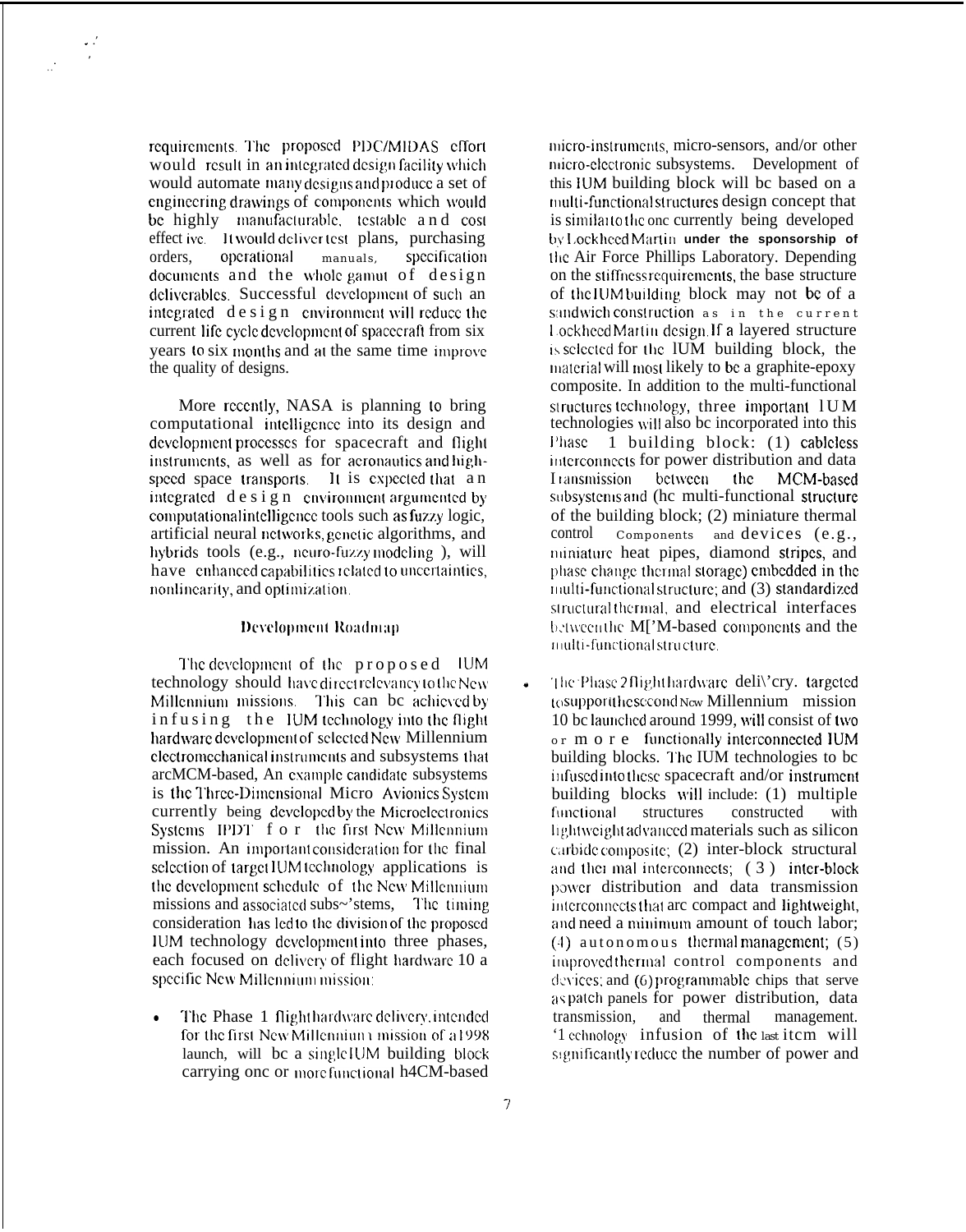data wires and (hcrmal control dcviccs required for the building blocks.

 $\mathbb{R}^{n}$ 

i V

Phase 3, aimed at the 3rd New millennium flight would entail incorporating all aspects of IUM inlo the spacecraft:  $(1)$  fully integrated structure and electronics; (2) advanced materials; (3) IUM block to block interconnect; (4) standardized inter-n]octrrlc connections with programmable chips; and (5) autonomous thermal management

Similar dcvclopmcnt approach will bc used in each phase to accomplish the technology and flight hardware development goals. Each phased development effort will define the  $s$ yslcm-level functional and design requirements for the lUM building block or blocks based upon the requirements of the individual mission. The requirements for power distribution and data [transmission arc subsystem-orinstrument-specific] a  $n \, d$  will drive the wiring design within an individual IUM build ing block slid the design of intcl-connects between functionally related lUM building blocks, in particular, the data transmission requirements will greatly in fluence the development of electrical interconnects technology. Additional requirements may also include modularity in design a n d rework, standardized interfaces with MCMs and MCM slacks, standardized test interfaces. and, most important, well-defined mass and size goals to bc used to guide the selection of malcrials and design configurations of the IUM building blocks,

Once the design rcquircmcnls for the Ncw Millennium IUM building blocks arc defined, the technology nccdcd to meet these requirements will bc identified. This will be followed by an in-depth assessment of the availability and read iness of supporting technologies in the required  $\arccos$ . Technology development efforts focused on filling the gaps between what is available and what is needed in each area will be performed. It is anticipated the largest tech nology gaps may be related  $10$  the following; (1) selection and characterization of advanced lightweight materials (hat can satisfy multiple and often conflicting requirements related 10 strength, stiffness, thermal and electrical conductivity and isolation, meteoroid and radiation protections mass, size, cost, and  $m$ anufacturabilit y;  $(2)$  automation of thermal management and miniature thermal control devices that can be embedded in thin-walled structures; and  $(3)$  cableless power and data interconnects that arc compact and reliable and can bc fabricated and assembled with a minimum amount of touch labor, and (4) programmable chips for autonomous control of power, data, and heat flows. The technology development efforts will continue throughout the entirc performance pcr iod of this proposed effort.

Simultaneous 10 the initiation of focused technology development, intensive efforts will be started to develop hardware design concepts for the New Millennium IUM building blocks, Trade studies and optimization of design concepts will be supported by the integrated design environment, While the form of the final configuration of the lUM building block is to be worked out, it is clear (hat an urgent need cxisls for a multi-disciplinary 1001 suitable for analyi.ing such an integrated system. Fortunately, such a need can be satisfied by enhancing an existing, well-cs[ablished computer code. MIDAS. With additional soft-ware development work, it is possible to usc MIDAS to string a sequence o f structural, thermal, interconnectivity, micrometeoroid protection, and radiation protection analyses together for systemlevel trade studies and intel -discipiinary optimization of an integrated product such as a IUM **buiiding** biock. Incorporation of computational intelligence in selected portions of MIDAS will aiso bc a major- part of this software development. Additionally, in parallel  $10$  the development of integrated design cnvironment, a laboratory test program will be carried out to define modeling parameters, verify modeling assumptions, and validate prcdictcd behavior of the IUM building blocks. In addition to the tests devised to accomplish the system-level analysis/test correlation, this program will also include materials characterizations. measurements of interconnectivity, determination of contact forces, and other tests that arc deemed required for the development of a versatile and accurate integrated analysis tool. Once tic $\langle$ 'eloped and validated, this integrated analysis tool can bc used not only to guide the design and design op[imiz.alien efforts, but also 10 accomplish rapid-prototyping of the IUM building blocks